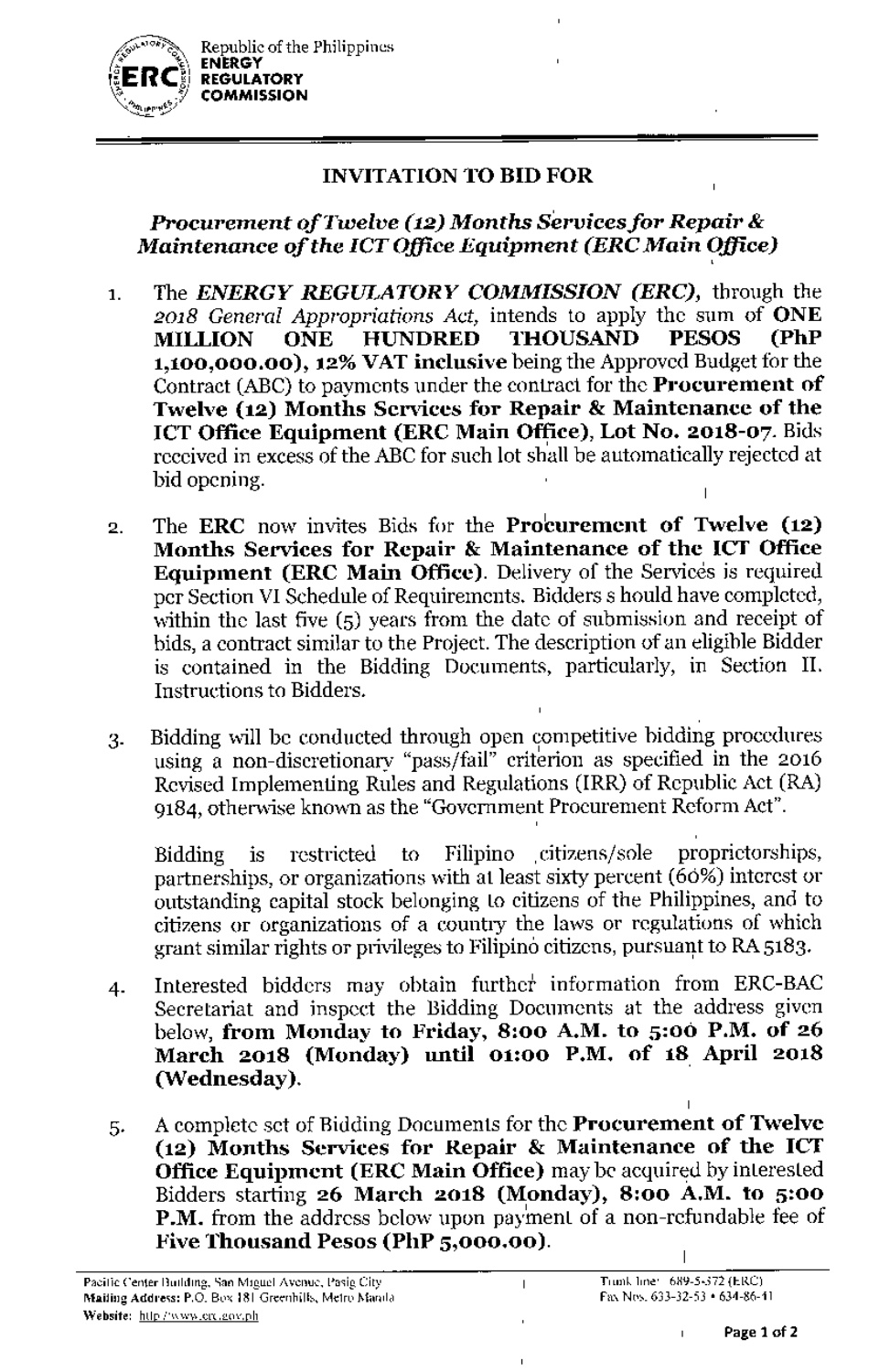It may also be downloaded free of charge from the website of the Philippine Government Electronic Procurement System (PhilGEPS), provided that Bidders shall pay the applicable (non-refundable) fee for the Bidding Documents not later than the submission of their bids.

- 6. The ERC-BAC will hold the Pre-Bid Conference on 04 April 2018 (Wednesday), 01:00 P.M. at the Mezzanine Floor, Pacific Center Building, San Miguel Avenue, Pasig City, which shall- be open to prospective bidders.
- 7. Bids must be duly received by the ERC-BAC Secretariat at the address below on or before 18 April 2018 (Wednesday) until 01:00 P.M. All Bids must be accompanied by a bid security in any of the acceptable forms and in the amount stated in ITB Clause 18.

Bid opening shall be on 18 April 2018 (Wednesday) at 01:30 P.M. at the Mezzanine Floor, Pacific Center Building, San Miguel Avenue, Pasig City. Bids will be opened in the presence of the bidders' representatives who choose to attend at the address below. Late bids shall not be accepted.

- 8. The ERC-BAC reserves the right to reject any and all bids, declare a failure of bidding, or not award the contract at any time prior to contract award in accordance with Section 41 of RA 9184 and its IRR, without thereby incurring any liability to the affected bidder or bidders. '
- 9. Please see attached *Annex ''A''for* the Specification.
- 10. For further information, please refer to: Ms. Cherry Lynn S. Gonzales BACSecretariat Chairperson Mezzanine Floor, Pacific Center Building, San Miguel Avenue, Pasig City , Tel No. 706-5259 csgonzales@erc.gov.ph/procurement@erc.gov.ph

21 March 2018, Pasig City.

 $\lambda$ ani az c /C.

MARIA CORAZON C. GINES BAC Chairperson

ACC/CLG/LLG/RGMG/RRFM/

Pacific Center Building, San Miguel Avenue, Pasig City. Mailing Address; P.O. Box 181 Greenhills, Metro Manila. Website: http://www.erc.gov.ph

Trunk linc:, 689\_5.)72 (ERC) Fax Nos. 633-32-53 • 634-86-41

,